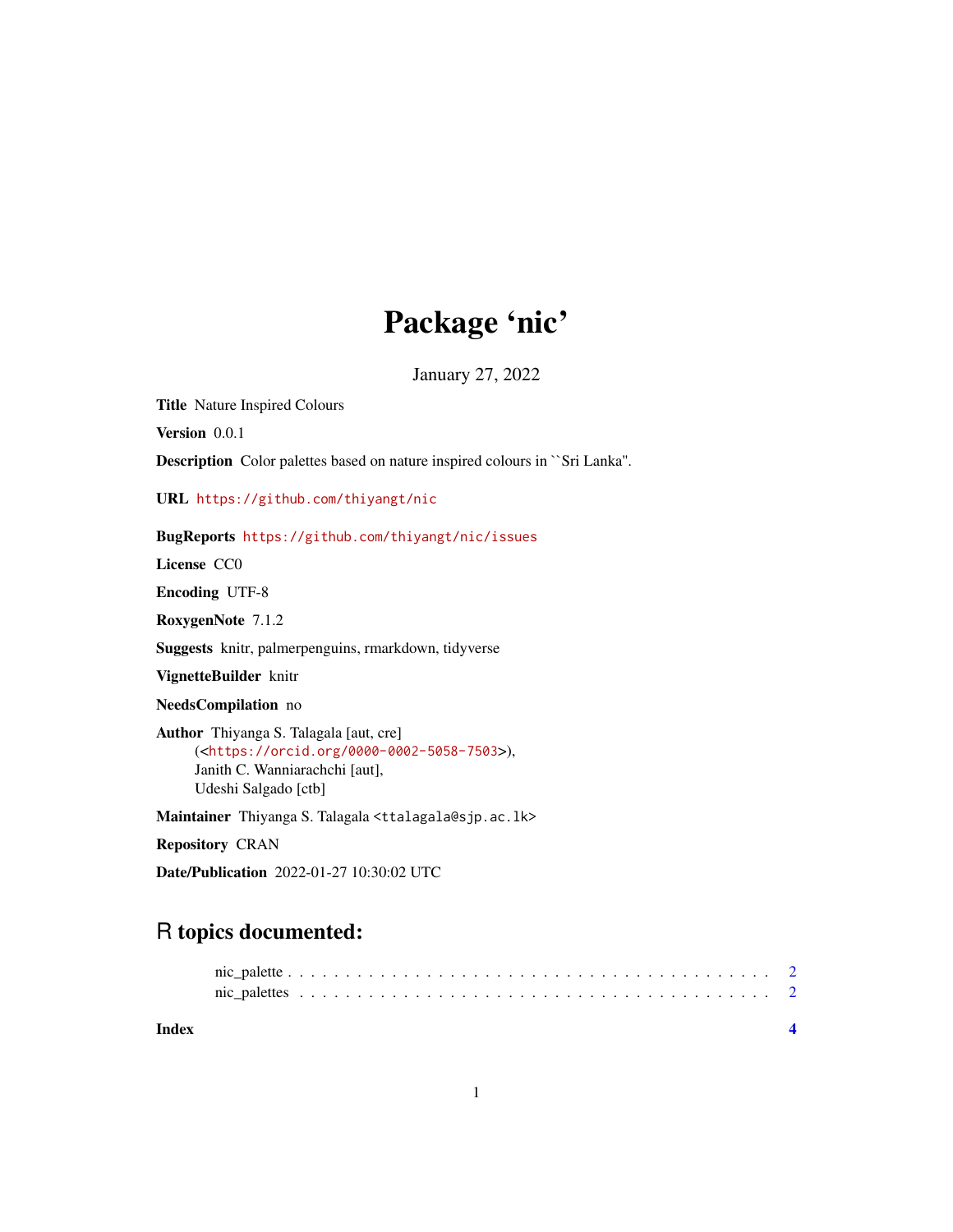<span id="page-1-0"></span>

#### Description

This function builds palettes based on natural scenes in the Pacific Northwest. Each palette is inspired by the author's nature photography of the region, and checked for color blind safety using [Chroma.js Color Palette Helper.](https://gka.github.io/palettes/#/9|s|00429d,96ffea,ffffe0|ffffe0,ff005e,93003a|1|1) View photos for each palette [On Github.](https://github.com/thiyangt/nic)

#### Usage

```
nic_palette(name, n, type = c("discrete", "continuous"))
```
#### Arguments

| name | Name of the color palette. Options are applecroton, colleasa, colleasb                                                                                                                                                                         |
|------|------------------------------------------------------------------------------------------------------------------------------------------------------------------------------------------------------------------------------------------------|
| n    | Number of colors in the palette. Palletes include 5-8 colors, which can be used<br>discretely, or if more are desired, used as a gradient. If omitted, $n =$ length of<br>palette.                                                             |
| type | Usage of palette as "continuous" or "discrete". Continuous usage interpolates<br>between colors to create a scale of values. If omitted, function assumes contin-<br>uous if $n >$ length of palette, and discrete if $n <$ length of palette. |

#### Value

A vector of colors.

#### Examples

```
nic_palette("applecroton_2",n=100,type="continuous")
nic_palette("coleusa_2",2)
nic_palette("coleusb_3",50)
```
nic\_palettes *Nature Inspired Colour Palatte Package*

#### Description

This is a collection of color palettes for R inspired by leaves. This work is inspired by the pnwcolours package in R and codes are modifies using pnwcolours. Create colour palettes Names: applecroton, colleasa, colleasb Type names(nic\_palettes) to view the names of colour palattes

#### Usage

nic\_palettes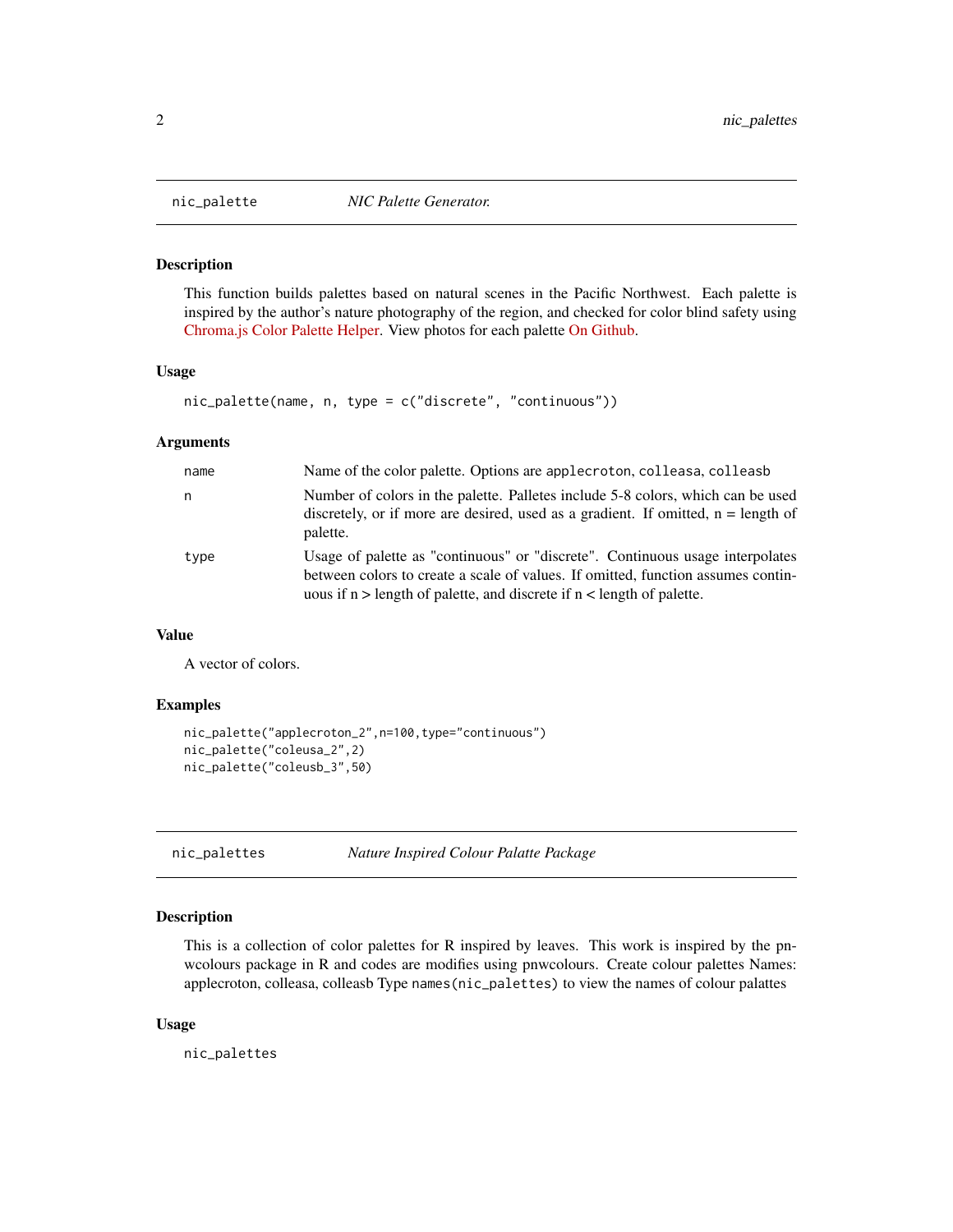nic\_palettes

#### Format

An object of class list of length 15.